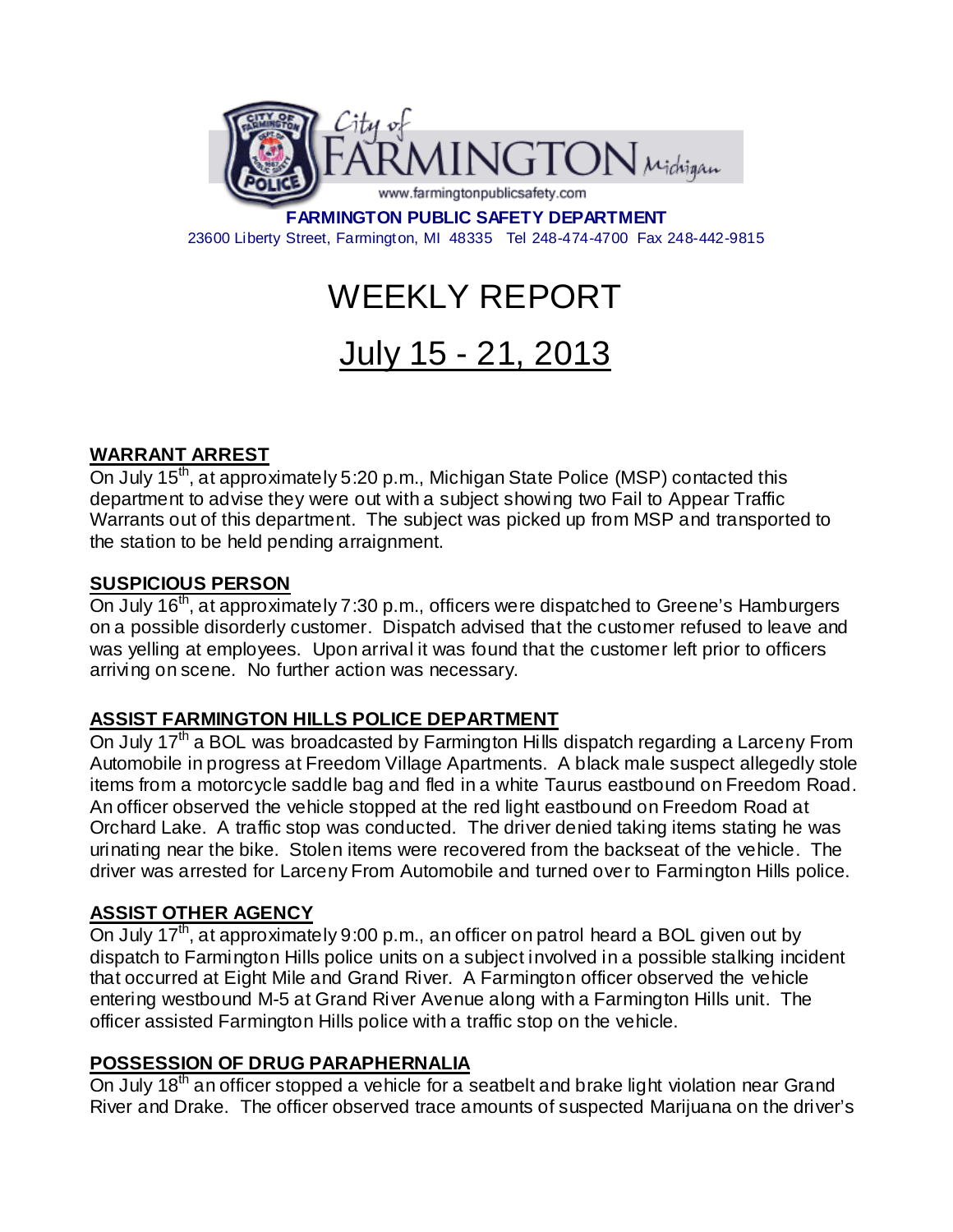Weekly Report July 15 - 21, 2013 Page 2

seat. The driver consented to a search of his vehicle. The officer located a Marijuana grinder in the center console of the vehicle. The officer confiscated the grinder and destroyed same. The officer issued the driver a citation for Possession of Drug Paraphernalia and released same.

# **PROPERTY DAMAGE ACCIDENT**

On July 18<sup>th</sup>, at 12:30 p.m., officers responded to a Property Damage Accident (PDA) in front of Page's. Upon arrival officers observed a street light had been knocked over and it was in the middle of Farmington Road which was closed for the Founders Festival. Investigation revealed that the driver who was dropping off supplies for the festival did not put his truck into park and it rolled down Farmington Road striking the light pole. In addition to the light pole, an awning at Page's was damaged.

## **PARKING COMPLAINT**

On July 18<sup>th</sup>, at approximately 4:15 p.m., an officer was dispatched to the Civic Theater on a report of a vehicle parked in the posted loading zone. Upon arrival the officer observed the vehicle still parked illegally in the posted loading zone. The owner of the vehicle was cited for the parking violation.

## **FOUNDERS FESTIVAL 2013**

Dayshift personnel responded to ten incidents that were directly related to the festival. Those incidents included such things as found property, medicals, assisting citizens with finding their vehicles and accidents.

#### **WIRES DOWN**

On July 19<sup>th</sup>, at approximately 8:30 p.m., officers were dispatched to the area of Oakland and Wilmarth on a report of wires down that were arcing. Upon arrival a large tree was found to have fallen on Detroit Edison (DTE) power lines and was blocking the roadway. The area was roped off with caution tape and DTE was contacted. DTE crew arrived on scene and it was turned over to DTE.

#### **WIRES DOWN**

On July 19<sup>th</sup>, at approximately 8:45 p.m., an officer was dispatch to the 32100 block of Leelane on a report of wires down due to a fallen tree. Upon arrival the officer checked the scene and found a branch from a tree had fallen on the electrical drop to the residence and was arcing, but no electrical lines were down. Detroit Edison was contacted.

#### **CITIZEN ASSIST**

On July 19<sup>th</sup>, at approximately 9:05 p.m., an officer was dispatched to the 32200 block of Valley View Circle to assist the homeowner with gaining entry to the residence due to power outage. At the request of the resident, the officer was able to make entry to the residence by forcing entry.

#### **WIRES DOWN**

On July 20<sup>th</sup> officers were dispatched to 23186 Violet on a possible pole on fire during a